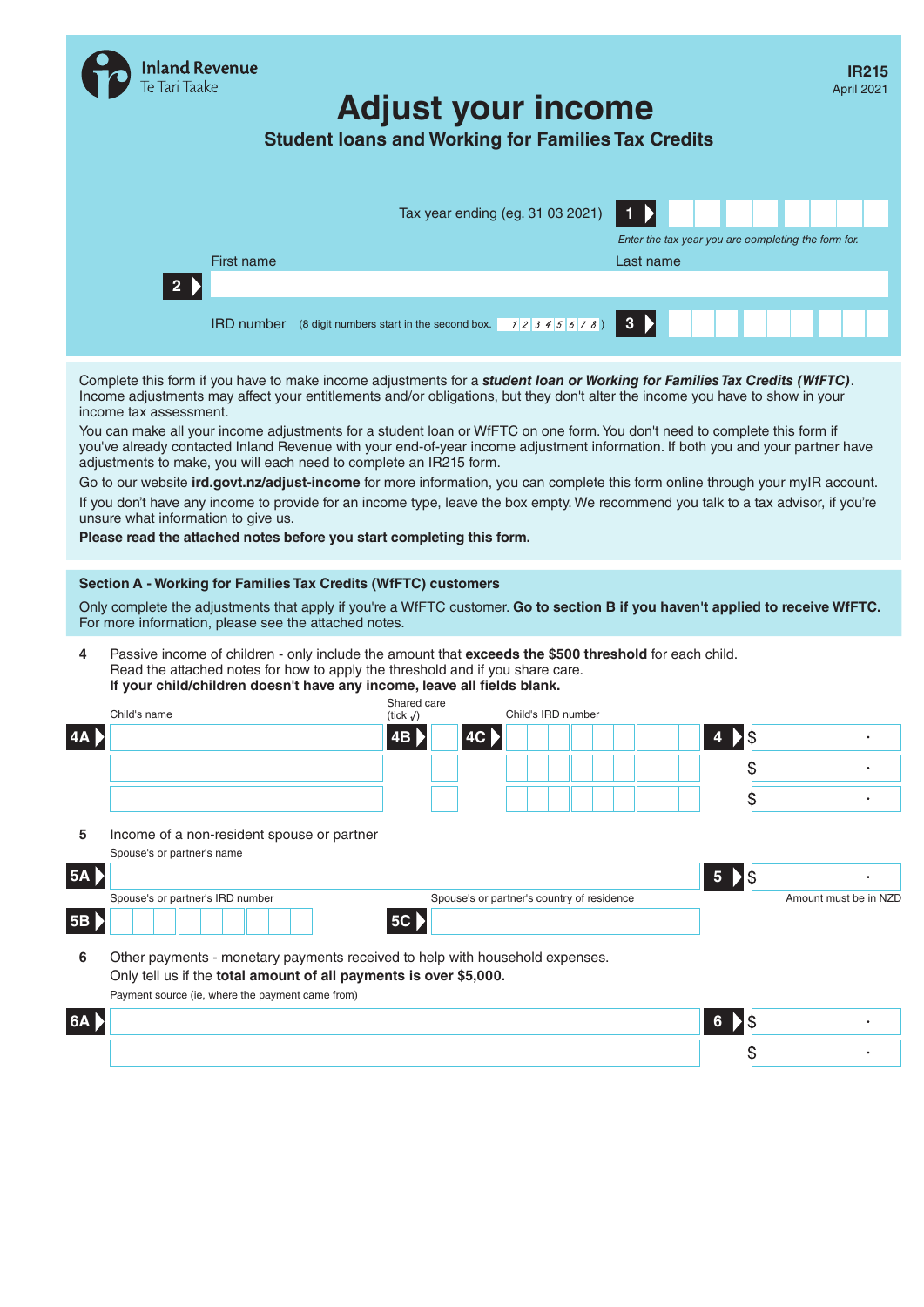# **Section B - All customers**

Only complete the adjustments that **apply to you. Go to section C if you don't have any adjustments to make.** For more information, please see the attached notes.

- **7** Retirement savings scheme contributions (This applies to WfFTCs and to student loans, but only applies to a student loan from the 2020-2021 tax year onwards). **7**
- **8** Depreciation recovered on sale of buildings used in business and/or rental activity (This applies to WfFTCs and to student loans, but only applies to a student loan from the 2020-2021 tax year onwards).
- **9** Distributions from trusts not beneficiary income **9**
- **10** Employer-provided motor vehicles when salary is exchanged for private use **10**
- **11** Vouchers and other short-term charge facilities provided by your employer, ie, business charge accounts and credit cards used for private purchases. A threshold applies, please see the attached notes for details.
- **12** Non-locked-in portfolio investment entities (PIE) income **12**
- **13** Certain pensions and annuities show 50% of the amount received **13**
- **14** Distributions from retirement saving schemes or superannuation schemes **14**
- **15** Tax-exempt overseas pensions **15**
- **16** Tax-exempt income **16**
- **17** For 2019-2020 and previous tax years only income from a locked-in retirement savings or superannuation scheme PIE declared in your tax return **17**

## **Section C - Business activities for all customers**

The following adjustments apply if you are self-employed, are a settlor of a trust, or have investment or rental interests. **Only complete the adjustments that apply to you.** For more information, please see the attached notes.

- **18** Attributable trustee income **18**
- **19** Attributable fringe benefits **19**
- **20** Loss(es) that were offset against income from another activity **20**
- **21** Income equalisation main scheme deposits **21**

## **Income equalisation main scheme refunds**

**22A** Working for Families Tax Credits customers - show the amount of income equalisation refund (less interest) **22A**

**22B** Student loan borrowers - show the amount of income equalisation refund (less interest) **22B**

## **Attributed income of a major shareholder in a close company**

- **23** Company's net total income (gross income less expenses) for the company's income year **23**
- **24** Percentage of shares you held in the company on the last day of the company's income year **24 %**
- **25** Total dividends paid by the company for the company's income year **25**

**Attributed dependent child/children's income of a major shareholder in a close company - this applies to WfFTCs and to student loans, but only applies to a student loan from the 2020-2021 tax year onwards**

- **26** Company's net total income (gross income less expenses) for the company's income year **26**
- **27** Percentage of shares your dependent child/children held in the company on the last day of the company's income year **<sup>27</sup> %**
- **28** Total dividends paid by the company for the company's income year **28**

**We'll calculate your income adjustment for you**

*The information provided in this adjustment form is true and correct.* / /

Signature Date Communication and Communication and Communication and Communication and Communication and Date

Send your completed adjustment form to: Inland Revenue, PO Box 39090, Wellington Mail Centre, Lower Hutt 5045. **Keep a copy for your records.**



| 18 \$    |  |
|----------|--|
| 19.8     |  |
| 20 > \$  |  |
| 21<br>15 |  |
|          |  |

 $\ddot{\phantom{0}}$ 

| כי |  |
|----|--|
| ь  |  |

| 23<br>\$        |   |
|-----------------|---|
| 24              | % |
| 25 <sub>2</sub> |   |

| ا \$<br>26 |   |
|------------|---|
| <b>27</b>  | % |
| \$<br>28   |   |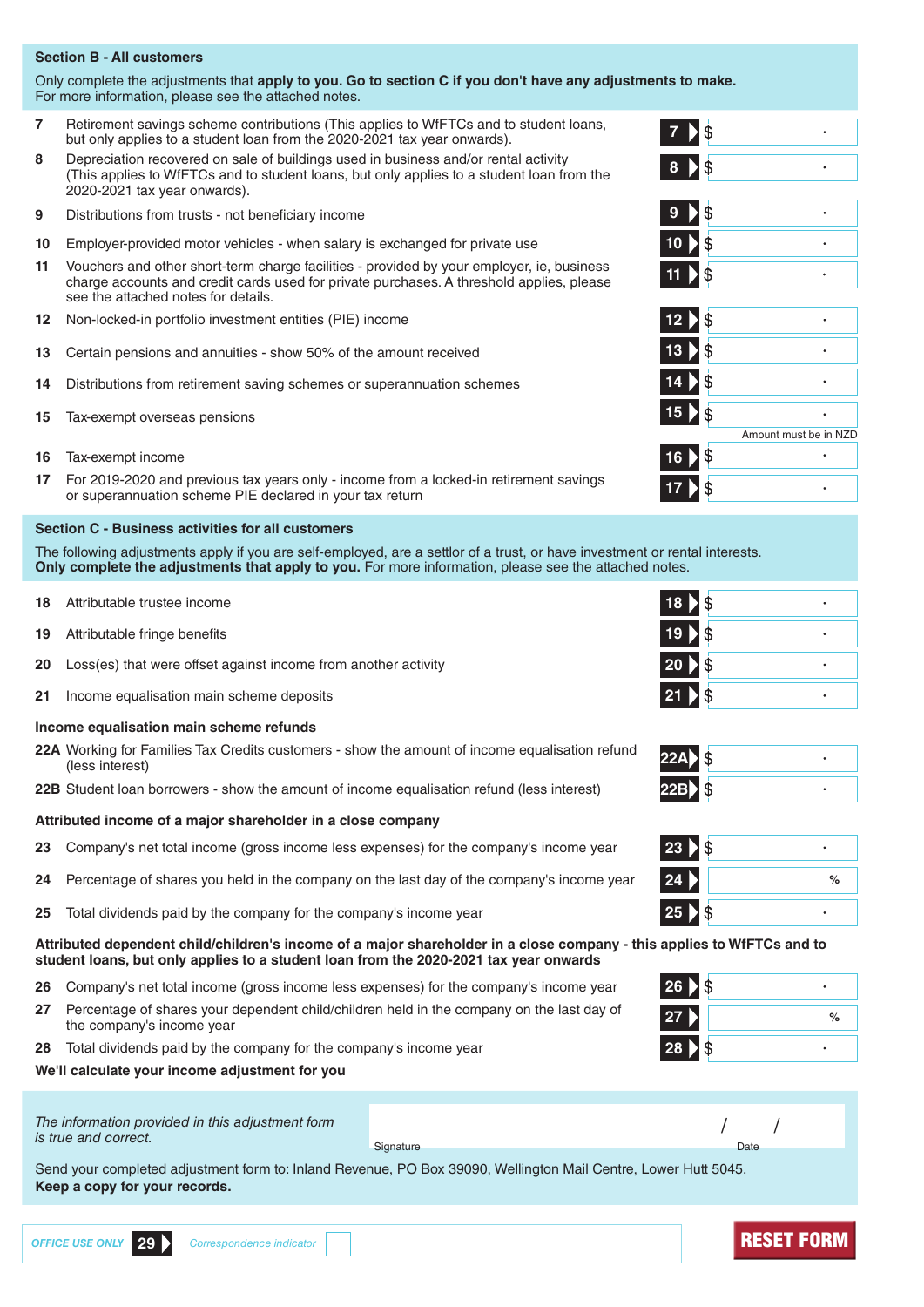# **Notes to help you complete the Adjust your income - IR215 from 2014-2015 tax year onwards**

For more information and for assistance with completing the form for 2013-2014 and prior tax years, go to **ird.govt.nz/adjust-income**

## **4 Passive income of children**

Passive income includes interest, dividends, beneficiary income and rents. For a complete list of income types, go to **ird.govt.nz/income-types** If your child/ children received more than \$500 of passive income during the year, enter the amount over \$500 at Question 4. If you share care of a child/children, divide the amount above \$500 equally between yourself and the other caregiver(s).

*Example: Mary is the principal caregiver for two children, Jane and Mark, and receives WfFTC. Jane receives \$900 interest and Mark receives \$200 interest. Mary will have to add the amount over \$500 (\$400) of Jane's interest to her family income for WfFTC. Because Mark's interest is under \$500, Mary doesn't need to tell us about it.*

#### **5 Income of non-resident spouse**

If your spouse, civil union or de facto partner isn't a New Zealand tax resident, we require their foreign-sourced income to be included as part of your family income for WfFTC. Enter the total amount of their income, in NZ dollars, in Question 5. We may ask you to confirm details of their income. If you need more information about tax residency in New Zealand, please go to **ird.govt.nz/tax-residency**

**6 Other payments - monetary payments received to help with household expenses**

You and your spouse or partner may receive monetary payments from another person or entity to help out with your family's household expenses. If these payments add up to more than \$5,000 in a year, you need to tell us.

*Example: Jill's parents give her \$100 a week towards her mortgage payments. The total amount over the year is \$5,200. Because it's over \$5,000, Jill enters \$5,200 at Question 6. If the amount Jill received was \$5,000 or less, Jill would leave Question 6 blank.*

Other payments are extra payments you generally receive from family or friends, to help with mortgage or other household expenses, eg, payments towards groceries, power or phone bills. It's not your income, which you pay tax on. They can be paid to you or direct to a bank, service provider or agency on your behalf.

## **7 Retirement savings scheme contributions**

If a taxed contribution is made to your retirement savings scheme or to Te Rūnanga o Ngāi Tahu on your behalf, and you included the contribution in your income tax return, enter the amount at Question 7. This may affect your WfFTC entitlement, and from 2020-2021 tax year onwards, your student loan repayment obligations.

## **8 Depreciation recovered on sale of building used in businessand/or rental activity**

If you sold a building in the past year, show the amount of depreciation you've claimed for it in the 2002-2003 and earlier income years, unless the business income was a loss in the year the depreciation was claimed. The amount cannot exceed the net income from the business or investment activity that had depreciation recovery income.

*Example: In this tax year Ben sold his commercial rental property. He recovered \$100,000 depreciation from the sale.*

*Ben claimed \$60,000 depreciation in 2003 and earlier tax years, and \$40,000 between 2004 and 2011. He can adjust this years income by \$60,000 for the depreciation he claimed before 2004. Ben enters \$60,000 at Question 8.*

This applies to WfFTCs and to student loans, but only applies to a student loan from the 2020-2021 tax year onwards.

#### **9 Distributions from a trust - not beneficiary income**

If you received a distribution from a trust that wasn't beneficiary income, and you are not the settlor of the trust, it generally counts as income for student loans and WfFTC. Include the distribution at Question 9.

*Example: Matt is a beneficiary of a family trust that has a cash PIE investment. He receives a \$2,000 distribution which he doesn't need to include in his*  tax return because the trust income was not taxable. Matt will have to include an adjustment for \$2,000 for his student loan and WfFTC income by entering *\$2,000 at Question 9.*

## **10 Employer-provided motor vehicles - when salary is exchanged for private use**

If you agreed to a lower salary in exchange for private use of an employer-provided motor vehicle, we consider the amount of salary you would have received without this arrangement as income for student loan and WfFTC purposes. Include the amount exchanged at Question 10.

t include the value if the use of the vehicle is just part of the job.

*Example: Erin's employer offered her use of the work car and a \$50,000 salary or a \$58,000 salary and no private use of the work car. Erin chose to have use of the work car instead of the additional \$8,000 salary, so she includes this as income for student loans and WfFTC.*

## **11 Vouchers and other short-term charge facilities - provided by your employer**

If your employer provides a short-term charge facility, eg, a pre-loaded gift card, voucher, charge account or company credit card for your own use, we may consider the amount to be part of your income for student loans and WfFTC. It depends on the total value for the year.

You only need to tell us if the total amount of all cards, accounts and vouchers goes over the smaller of the following thresholds:

- \$1,200 if your salary or wages are \$24,000 or more
- 5% of your salary or wages if you earn less than \$24,000 a year.

If above the threshold, you'll also need to add the FBT your employer(s) pay on this benefit.



## **12 Non-locked-in portfolio investment entities (PIE)**

Enter the amount of:

• income attributed from a PIE that gives you ready access to your investment (eg, a cash PIE, on-call PIE, PIE term deposit), or

• dividends from listed PIEs, that you haven't declared in your income tax assessment.

Don't include KiwiSaver or any other locked-in super funds.

## **13 Certain pensions and annuities**

Enter 50% of the amount of tax-exempt annuities (a fixed figure that provides income) from life insurance policies and/or a pension from a superannuation fund you received in the tax year. Don't include NZ Super paid by Work and Income.

## **14 Distributions from retirement saving schemes or superannuation schemes**

#### **Retirement savings schemes**

If you receive a distribution from a retirement savings scheme before you retire, you need to include it as part of your income for student loans and WfFTC if:

- retirement scheme contribution tax was withheld from the contributions to the scheme, and
- you weren't eligible for NZ Super when you received the distribution.

## **Superannuation schemes**

A distribution from a superannuation scheme is treated as income for student loans and WfFTC if:

- the distribution wasn't from a KiwiSaver scheme or complying superannuation fund
- your employer made contributions in the tax year you received the distribution, or in either of the two previous years.

You'll only need to include it if:

• the distribution wasn't made because you retired, and

• you continued to work for the employer for at least one month after you received the distribution.

You don't need to include any distribution of contributions that you made for either schemes.